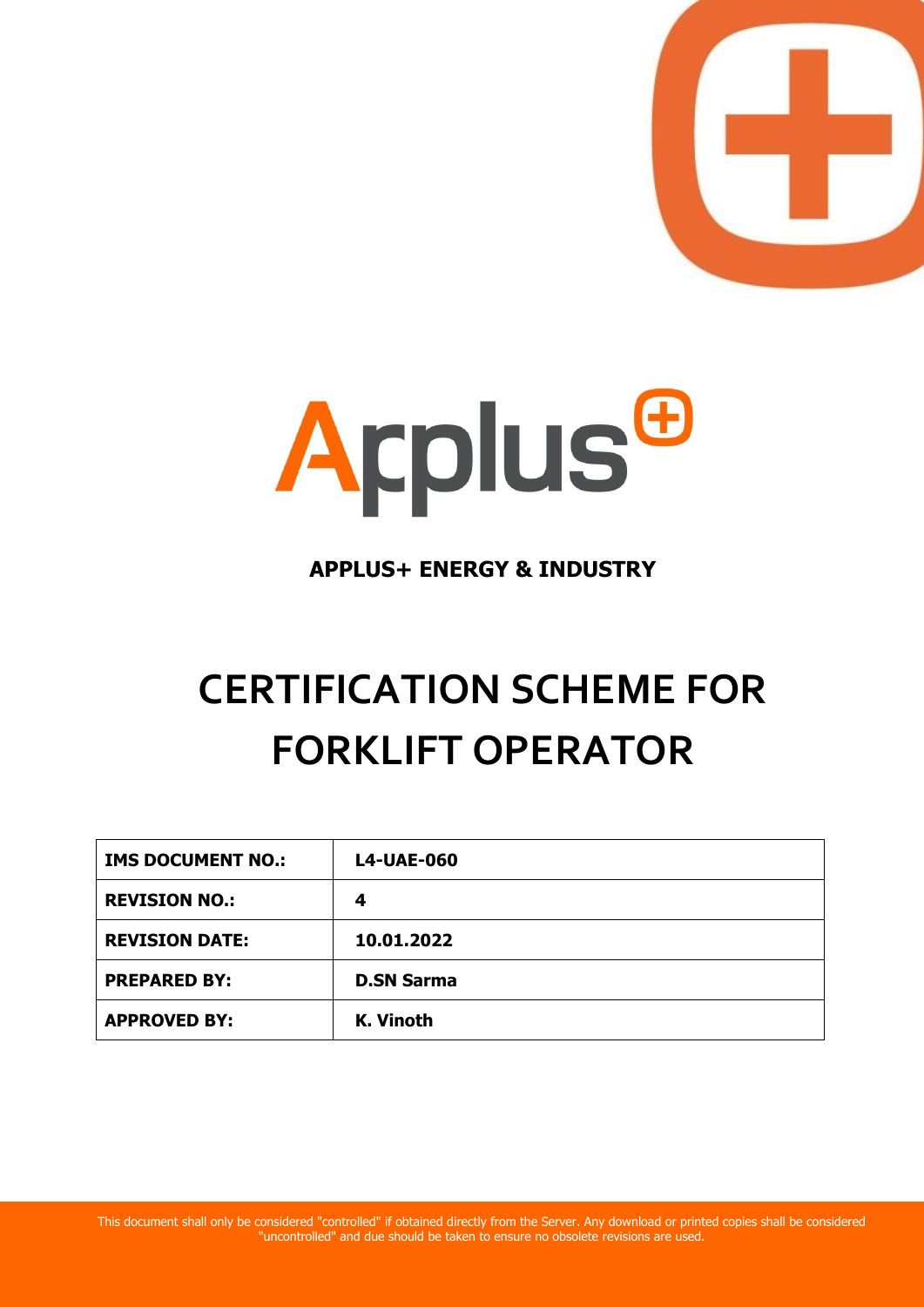

#### **1.0 Introduction**

Velosi Certification Services is a certifying body in the UAE that develops and administers a third-party professional certification Process for Crane operators, Forklift Operators, Riggers and Signalmen.

Established in 1982 in Malaysia, Applus+ VELOSI is a leading, international Third Party Inspection and Certification organization providing Asset Integrity and HSE solutions to diverse industries. Velosi is a part of the Applus+ Group. Applus+ is a global leading European-based provider of safety, quality and environmental solutions with over 19,000 employees worldwide. The Applus+ Group is currently structured across four divisions. Each of them focusing on providing cutting-edge services in different areas within the TIC sector, operating in multiple locations and countries worldwide.

Velosi Certification Services's primary goal is to improve the safety of Forklifts and lifting operations. Since 2013 Velosi Certification Services has produced and administered written and practical examination which leading to certifying lifting equipment operators, signal persons and riggers along with the accreditation criteria ISO 17024:2012 standard and EIAC-RQ-CB-006.

By providing a thorough, independent assessment of the knowledge and skills required to work safely, to enhance lifting equipment safety, reduce workplace risk, improve performance records, stimulate training, and give due recognition to the professional skills required for Forklift Operators, Riggers and Signal persons.

Velosi Certification Services's mission is to develop effective performance standards for those who work with and around Forklifts; to provide fair, valid, and reliable assessments of knowledge and skills; and to serve as an authoritative industry resource of relevant information.

#### **1.1. Company Details**

Note: Any changes to the company details MUST be advised to the local accreditation body.

#### **Velosi Certification Services**

#### **Registered offices:**

#### **Head Office (HO) in Abu Dhabi, UAE**

Velosi Certification Services LLC #201, Block 'B' Abu Dhabi Business Hub I CAD-1, Mussafah PO Box: 114182, Abu Dhabi, United Arab Emirates Abu Dhabi Commercial license No: CN-1023308

Tel: +9712 5502600 Fax: +9712 5502601 Email: [UAE@applusvelosi.com](mailto:UAE@applusvelosi.com)

#### **Office in Dubai, UAE**

Velosi Certification Services LLC Office 201, Building 4, Emaar Business Park, The Greens, Sheikh Zayed Road, P.O. Box 62726 Dubai, United Arab Emirates Company Professional License: 502735

Tel : 971 4 244 1313 Fax : +971 4 564 6037 Email : [UAE@applusvelosi.com](mailto:UAE@applusvelosi.com)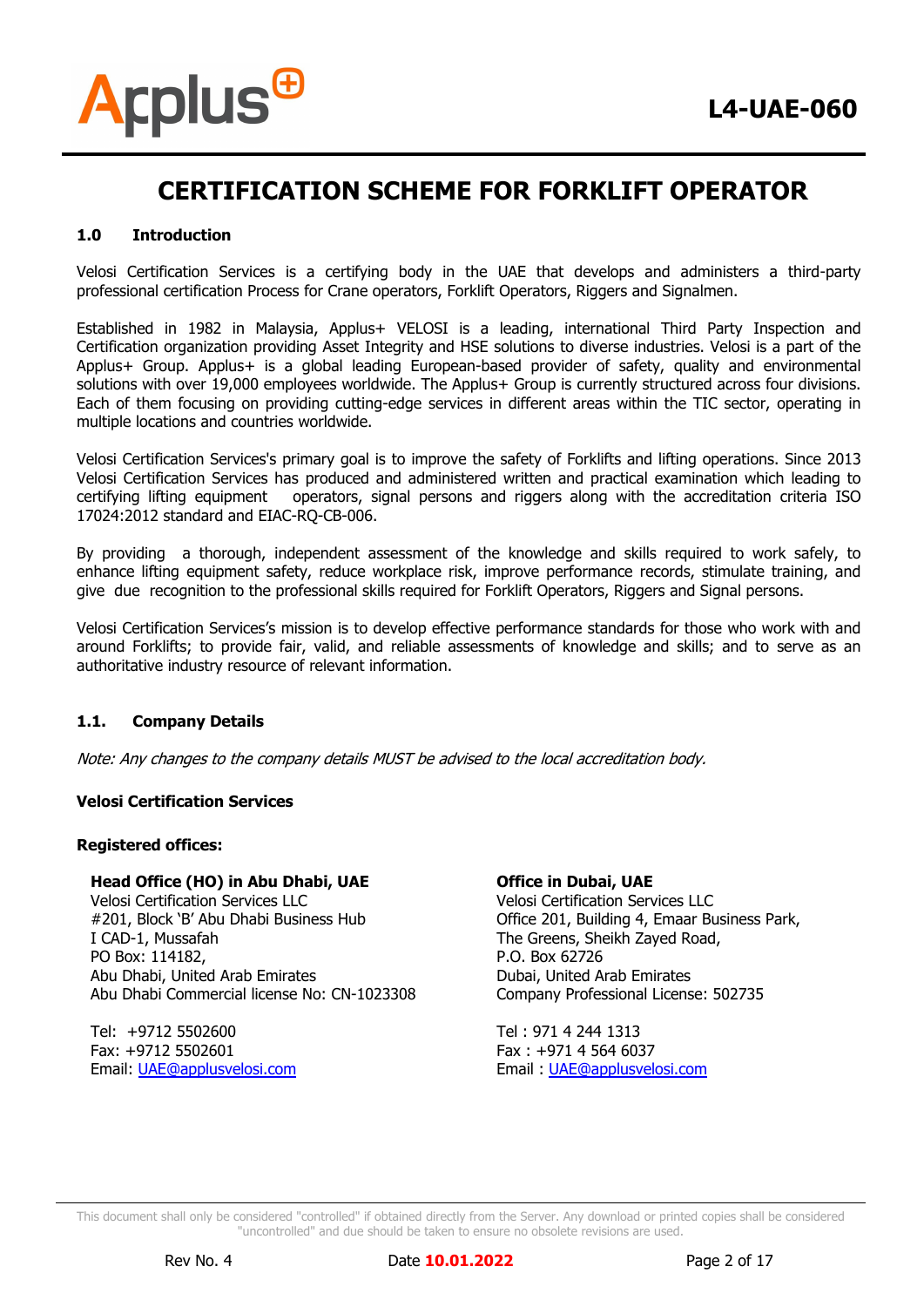

#### **1.2. Welcome Note**

Welcome to Velosi Certification Services for the Certification of lifting equipment operation program.

Velosi Certification Services has established a fair and independent evaluation of lifting equipment operation knowledge and skills also developed written and practical examinations for Forklift operators, riggers, and signal persons. These certification programs are the culmination of many years of hard work by technical experts within this field.

The Velosi Certification Services Certification Scheme Committee has developed this certification program. This committee gave freely of their time and expertise with the primary goal of improving the safety of all whose work brings them into contact with Forklifts and lifting equipment by providing qualified examiners who will lead and guide the personnel during all the assessment stages to be certified within the certification scheme through evaluation by means of written and practical assessment of skill and certification based on equipment capacity and type.

This Certification Scheme or Program is complying with the requirements of the ISO Standards 17024 (General Requirements for Bodies Operating Certification Systems of Persons)

#### **1.3. Declaration**

Velosi Certification Services declare that the policies and procedures of certification of persons unit and theiradministration: will be related to the criteria in which certification is sought, will be fair and equitable among all candidates, and will comply with all applicable regulations and statutory requirements. In addition to, certification will not be restricted on the grounds of undue financial or other limiting conditions, such as membership of an association of group and will not use procedures to unfairly impede or inhibit access by applicants and candidates, except as provided for in this International Standard.

#### **All complains and appeals shall be addressed to contact details as provided in section 1.1**

Velosi Certification Services does not discriminate against any individual on the basis of race, gender, age, creed, disability, or national origin.

#### **1.4. Description of Certification Program**

The Certification Scheme for Forklift Operators which contains the following elements but not limited to:

- a) Velosi Certification Services Certification Policies
- b) Certification Scope and Objectives
- c) Job And Task Description
- d) Candidate Experience and Required Competence
- e) Candidate Abilities (can include physical capabilities such as vision, hearing and mobility)
- f) Prerequisites
- g) Code of Conduct (A code of conduct describes the ethical or personal behavior required by the scheme & the Substance Abuse Policy)

This document shall only be considered "controlled" if obtained directly from the Server. Any download or printed copies shall be considered "uncontrolled" and due should be taken to ensure no obsolete revisions are used.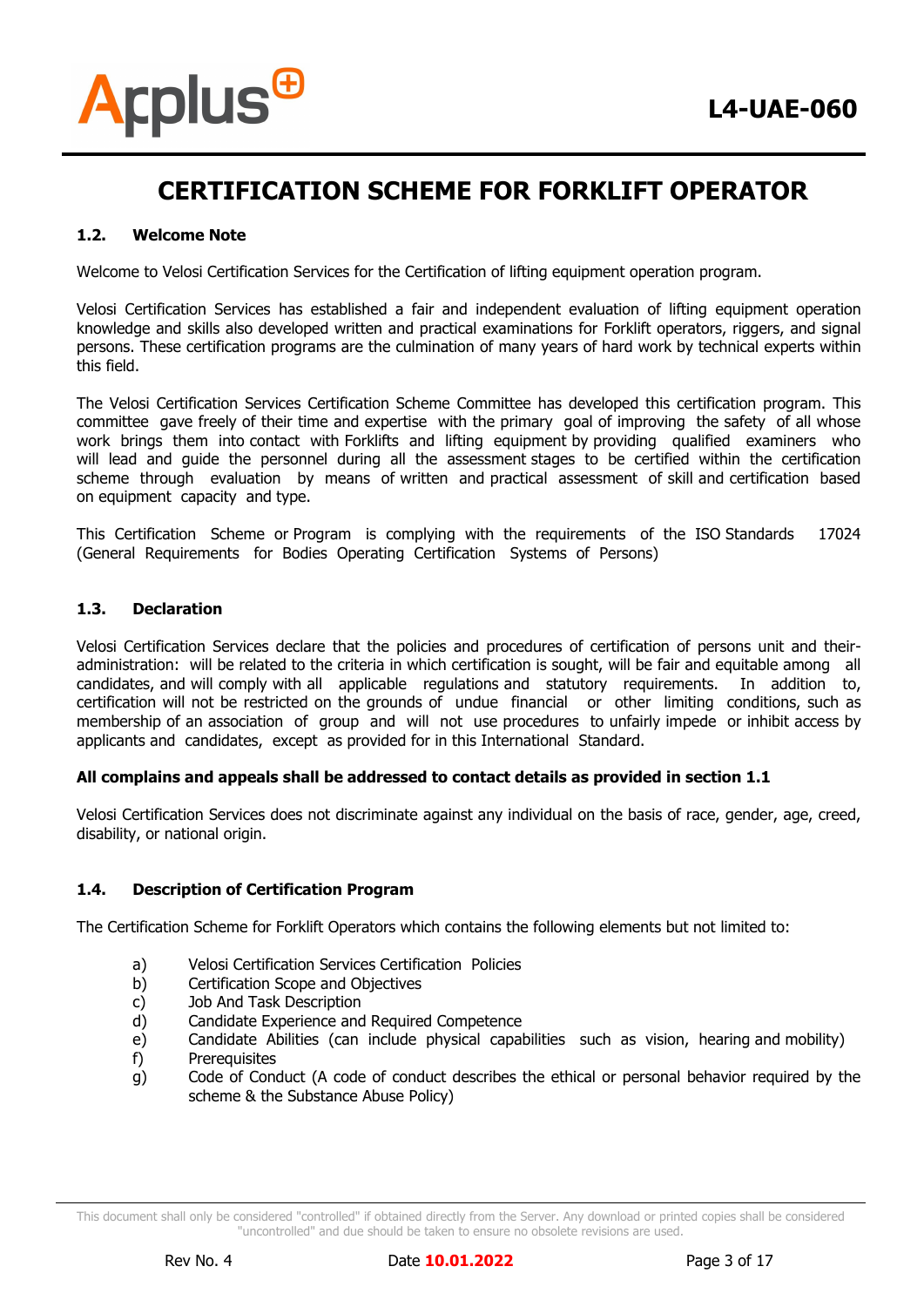

The Certification Process Requirements for Forklift Operators includes the following but not limited to:

- a) Criteria for Initial Certification Process
- b) Assessment Methods and Mechanism for Initial Certification and Recertification
- c) Surveillance Methods and Criteria (if applicable)
- d) Suspending, Withdrawing or Reducing the Scope of Certification by Velosi Certification Services
- e) Candidates Requesting Accommodations

#### **2.0 CERTIFICATION SCEHME ELEMENTS**

#### **2.1. COMPANY POLICY**

Velosi Certification Services is dedicated to providing a high quality personnel certification service to all of its clients, placing particular emphasis on the competence, experience, expertise, capability and professionalism of both the personnel and service.

Our objective is to provide our service in a fair and impartial manner, conforming to the contractual requirements agreed with our Clients and to the controls laid down by Emirates International Accreditation Centre (EIAC) including the Standard, ISO/IEC 17024:2012.

In addition to the requirement of ISO/IEC 17024:2012 for quality Velosi Certification Services shall adopt the Applus Velosi QHSE policy (L1-POL-001) with regards to Health, Safety and Environmental elements.

In order to achieve this objective, it is our policy to design, develop, implement and maintain an efficient Quality System. The effectiveness of this system is monitored continuously through regular Internal Audits and Periodic Reviews.

The Company's Systems are laid down in controlled documentation, which is agreed, understood and implemented at all levels.

Continuous monitoring of service levels and Company performance both internally, externally and from Client feedback is intended to ensure that we meet the Standards we have set ourselves and to enhance and further develop our Services for the benefit of our Clients.

#### **2.2. COMMITMENT TO IMPARTIALITY**

Applus Velosi Management is committed to impartiality in its certification activities. The top management of Applus Velosi understands the importance of impartiality in carrying out its certification activities manages conflict of interest and ensures the objectivity of its certification activities.

Applus Velosi has documented procedures for managing impartiality and conflict of interests. Applus Velosi acts impartially in relation to its applicants, candidates and certified persons. Its policies and procedures are fair among all.

Applus Velosi is not restricted on the grounds of undue financial or other limiting conditions and it does not use procedures to unfairly impede or inhabit access by applicants and candidates. Applus Velosi structured and managed its certification activities so as to safeguard impartiality.

This document shall only be considered "controlled" if obtained directly from the Server. Any download or printed copies shall be considered "uncontrolled" and due should be taken to ensure no obsolete revisions are used.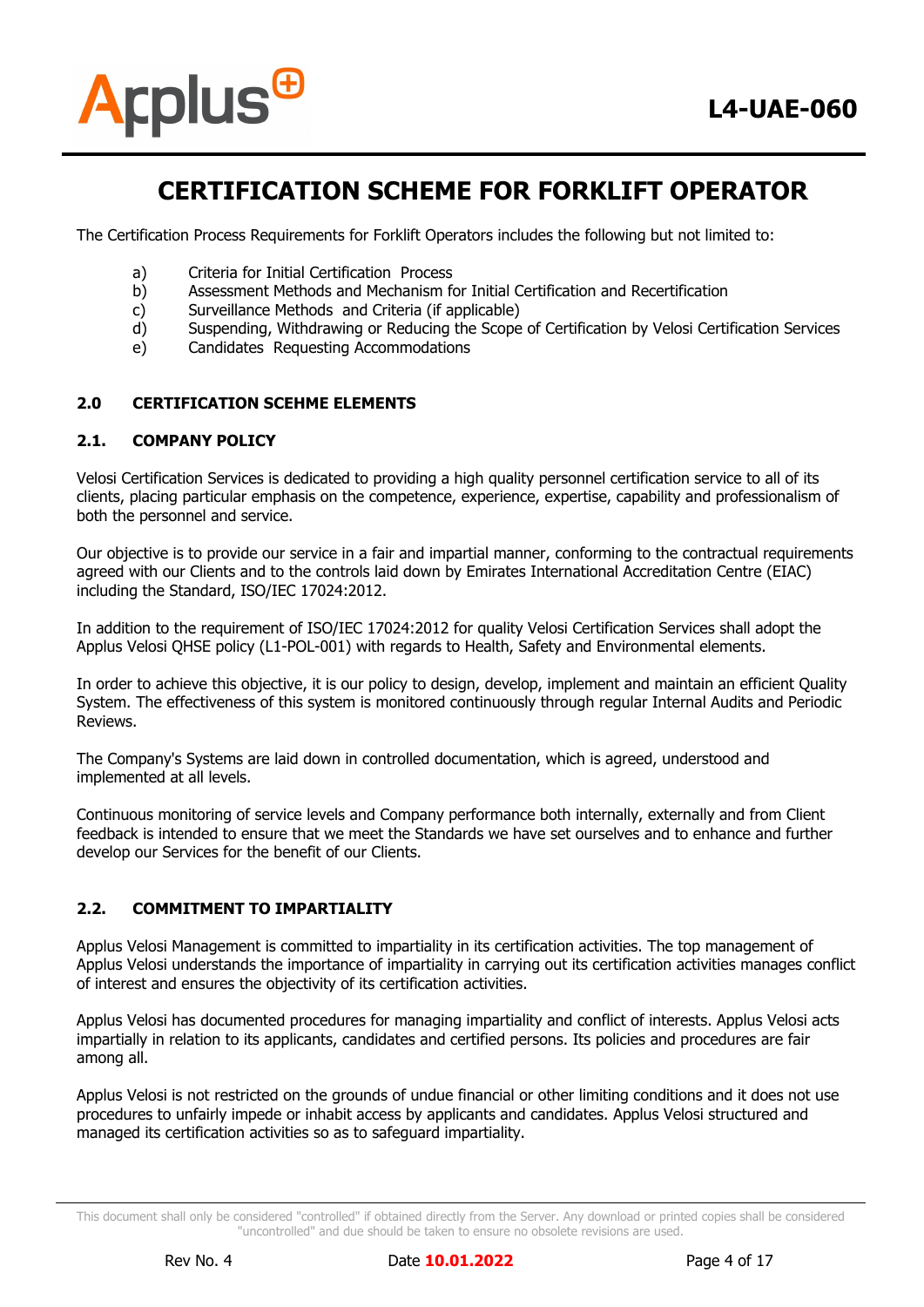



#### **2.3. DISCIPLINARY POLICY**

Applus Velosi certification scheme committee has established and implemented standards and codes of conduct, such as ethical standards and policies and procedures for disciplinary action, Grounds for revocation of certification include, but not limited to, the following:

- a) Period of certification exceeded without renewal
- b) Evidence of falsification of any information on any documents submitted to the department or its agent
- c) Evidence of non-compliance with Substance Abuse Policy
- d) Evidence of culpability in an accident during certification period
- e) Evidence of non-compliance with medical requirements required for the Occupational Health Card issuance
- f) Evidence of non-compliance with the Code of Ethics

#### **2.4. ELIGIBILITY**

To be eligible for certification, candidates must:

- a) Be at least 21 years of age
- b) Have valid occupational health card issued by relevant department.
- c) Have valid evident of training listed in the candidate registration form L5-ARE-054
- d) Have valid driving license from the relevant regulatory authority as applicable
- e) Comply with Velosi Certification Services Substance Abuse Policy
- f) Comply with Velosi Certification Services Code of Ethics.
- g) Pass Written Examination (Core Exam and at least one Specialty Exam) with score not less than 80%
- h) Pass Practical Examination with score not less than 75%

#### **2.5. OCCUPATIONAL HEALTH EVALUATION**

It's the candidates responsibility to continue to meet occupational health card requirements throughout their certification period, Applus Velosi do not conduct health and physical evaluation for the candidates.

Applus Velosi will make sure during the examination that the candidate is capable of operating the Forklift safely.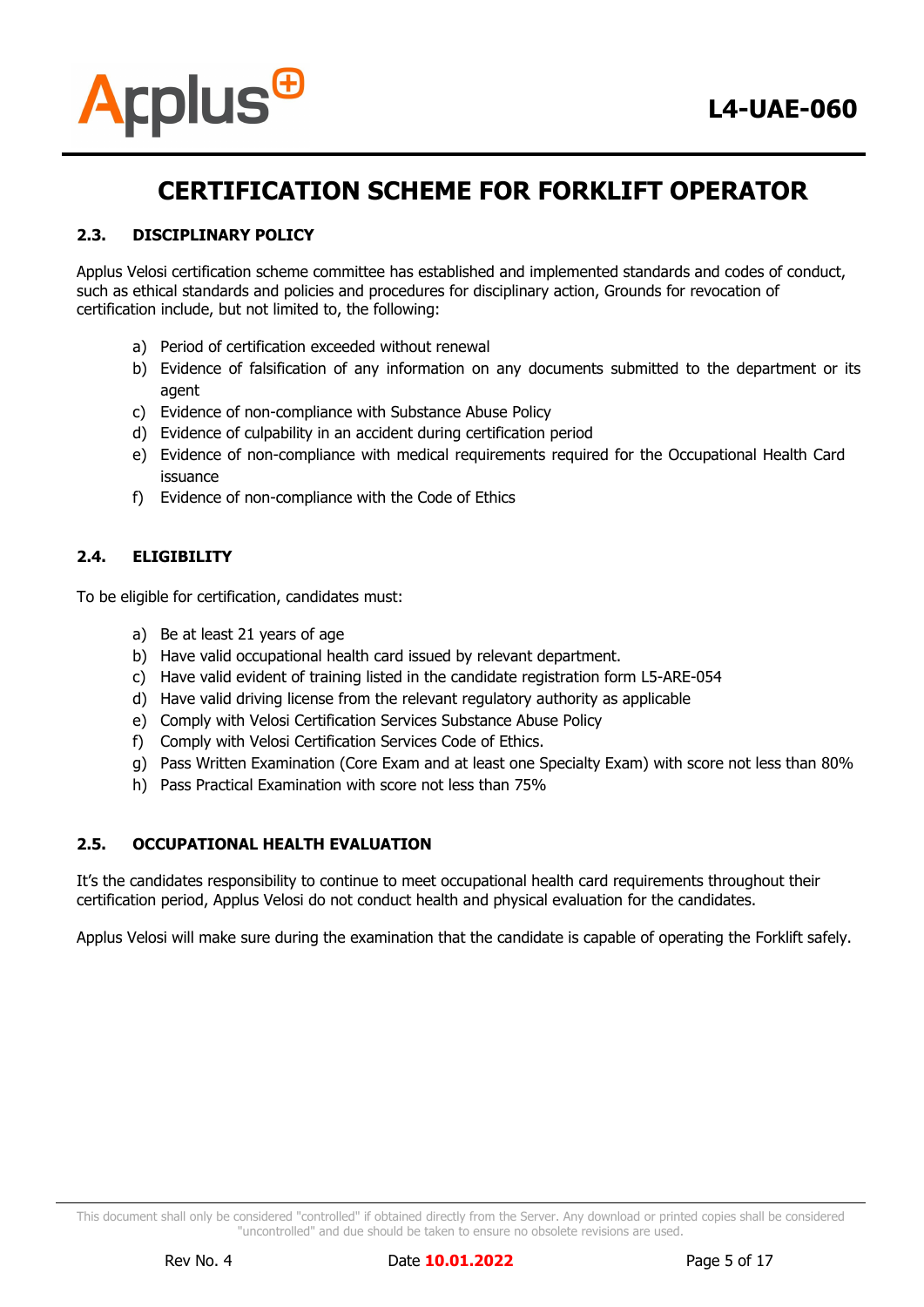

#### **2.6. CANDIDATE RIGHTS**

- a) All candidates will receive certification and ID cards upon certification.
- b) The candidate has the right to reschedule the examination by informing Applus Velosi not less than two working Days prior the examination time.
- c) All information received from the applicants, candidates or certified persons and information obtained during the certification process is not disclosed to an unauthorized party without the written consent of the individual (applicant, candidate or certified person), except where the law requires such information to be disclosed.
- d) When Applus Velosi is required by law to release confidential information, the applicant, candidate or certified person will be notified as to what information will be provided
- e) All applicants, candidates or certified persons can raise a complaint in case of any dissatisfaction by sending email to Velosi Certification including all details of his complaints
- f) All applicants, candidates or certified persons can raise an appeal against the certification decisions by sending email to Applus Velosi provided email address including all details of his appeal
- g) For an applicant with special needs has opportunity to declare, within reason, a request for accommodation.
- h) If the candidate not passing the first written or practical or both has the right to re-sit for 50% of exam fees for one time only, then he fails his re-sit exam, he will require to re-register for reattendance from the beginning with full charge

#### **2.7. CANDIDATE DUTIES**

- a) All candidates must provide true and valid information and details in the application form as they will be used to assess his competency for granting the certification.
- b) All candidates must comply with the relevant provision of the certification requirements and to supply any information needed for assessment.
- c) To inform the certification body, without delay, of matters that can affect my capability to fulfil the certification requirements.
- d) All candidates must comply with the examination policy in maintaining the integrity and security of the examination process and not to release confidential examination materials or participate in fraudulent test-taking practices
- e) All candidates can make claims regarding certification only with respect to the scope for which the certification has been granted
- f) Candidates must not use the certification in such a manner as to bring Applus Velosi into disrepute, and not to make any statement regarding the certification which the certification body considers misleading or unauthorized
- g) All candidates must discontinue the use of all claims to certification that contain any reference to the certification body or certification upon suspension or withdrawal of certification, and to return any certificates issued by the certification body.
- h) Candidates have to notify Applus Velosi if the examiner is known to him during the examination process to prevent any conflict of interest.

This document shall only be considered "controlled" if obtained directly from the Server. Any download or printed copies shall be considered "uncontrolled" and due should be taken to ensure no obsolete revisions are used.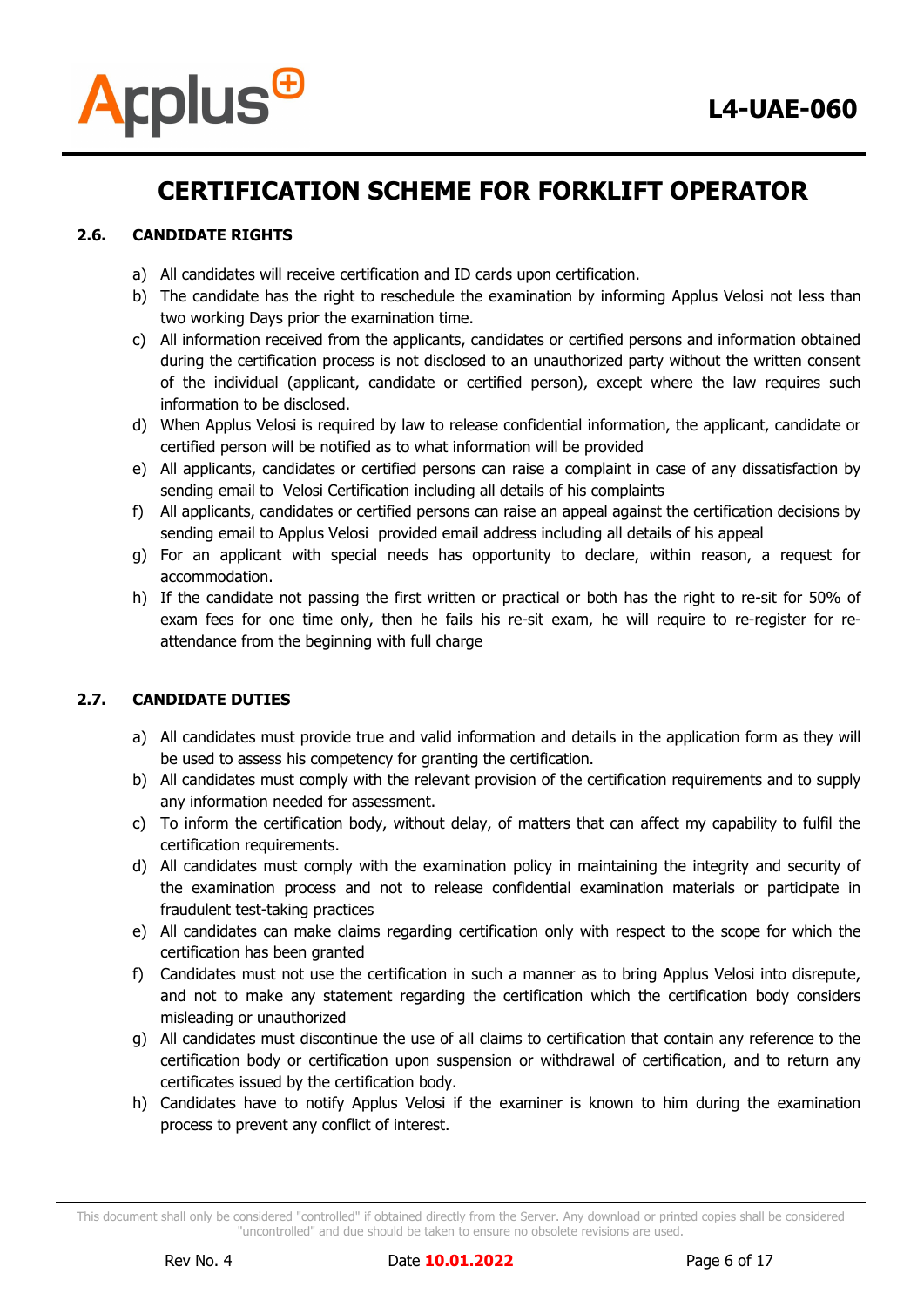

#### **3.0 CERTIFICATION SCOPE & OBJECTIVES**

#### **3.1. THE SCOPE**

This assessment is carried out to evaluate the qualification of operators with regard to the safe operation of a Forklift as follows:

- a) The forklift operator should be responsible for the, correct operation of the Forklift in accordance with the manufacturer's instructions and within the safe system of work.
- b) To operate a Forklift to lift, move, position and place materials and equipment.
- c) He should at any one time only respond to .the signals from one slinger/signaller that should be clearly identified.
- d) To perform pre-operational inspection.
- e) To read/ understand the forklift capacities and determine load weight.
- f) Adjust the fork spacing as with respect to the load requirement.
- g) To perform basic routine maintenance and housekeeping of the equipment such as lubricating-and cleaning,

The prime consideration is the safety of personnel and then to ensure that materials and cargo are handled with the minimum risk of damage.

#### **3.2. THE OBJECTIVES**

To set standards for fairly measuring the knowledge and proficiency required for the safe operation of Forklift and based on extensive discussions with representatives from all segments of business and industry that recognize the impact of safety issues, Velosi Certification Services has identified the following potential benefits of operator certification:

- a) Fewer accidents ,injuries and fatalities
- b) Reduced risk of Lost Time Injury's, Lost Time Accidentss and fatalities
- c) Assurance of operator's abilities
- d) Less property damage
- e) Improved safety records
- f) Enhanced public image of Forklift operators

#### **4.0 JOB AND TASK DESCRIPTION**

The certification scope involves personnel that are required to operate Forklift to lift, move, position, and reposition loads, Depress buttons, operates levers, and ensures the load is handled in the safest manner and to demonstrate all movements of the Forklift smoothly.

This document shall only be considered "controlled" if obtained directly from the Server. Any download or printed copies shall be considered "uncontrolled" and due should be taken to ensure no obsolete revisions are used.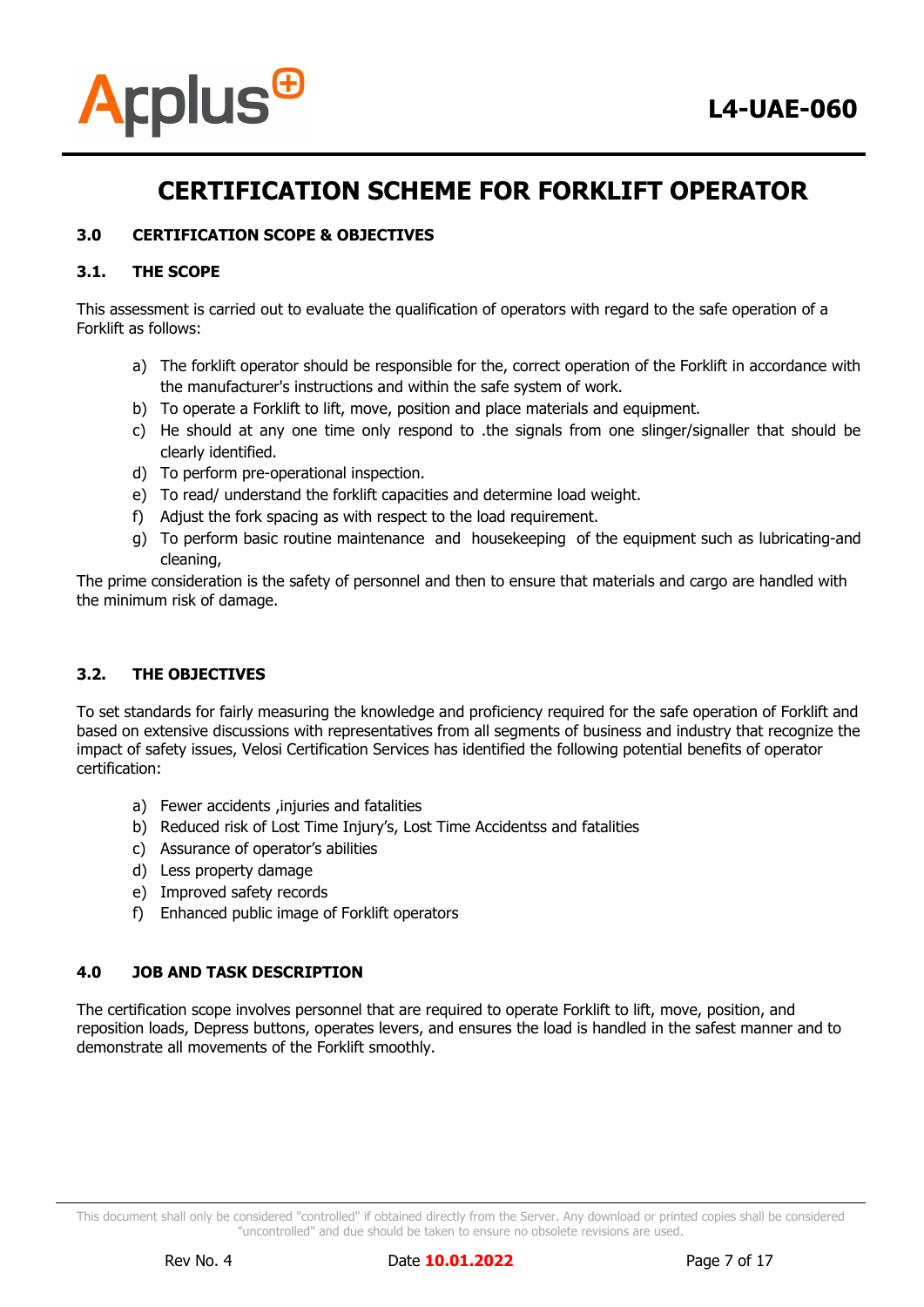

#### **5.0 CANDIDATE REQUIREMENTS**

#### **5.1. CANDIDATES REQUIRED COMPETENCE**

Velosi Certification Services certification exams are designed for operators who are trained and who currently work in Forklift operation currently deployed in Forklift operations. The candidate is an operator with appropriate practical and theoretical knowledge to examine the desired equipment and to detect weakness or defects, and to asses these in relation to safety and to continual use of the equipment

The Forklift operator should be:

- a) trained on the specific model of Forklift used;
- b) Able to assimilate and apply information contained in reports and duty charts relating to the range of duties and safe use of the Forklift;
- c) Familiar with the manufacturer's instructions for the operation of the forklift.
- d) Aware that the Forklift should be used on level ground or else seek the possibilities for the safe operation as recommended by the manufacturer.
- e) Able to set and check the functioning of the rated capacity limiter and rated capacity indicator if provided.
- f) Aware of the effects of wind and other climatic effects on the Forklift and load;
- g) Able to resist pressures from other persons to carry our unsafe operations;
- h) Able to take the action to avoid dangerous situations, including emergency stop when situation arises;
- i) Able to operate fire suppressant equipment, if fitted.

#### **5.2. CANDIDATES ABILITIES**

All candidates who are seeking the certification should be physically and mentally fit to perform their duties and to operate the Forklift safely.

The candidate must continue to meet occupational health card requirements throughout their certification period.

#### **5.3. PREREQUISITES**

All candidates have to bring their ID to the examination.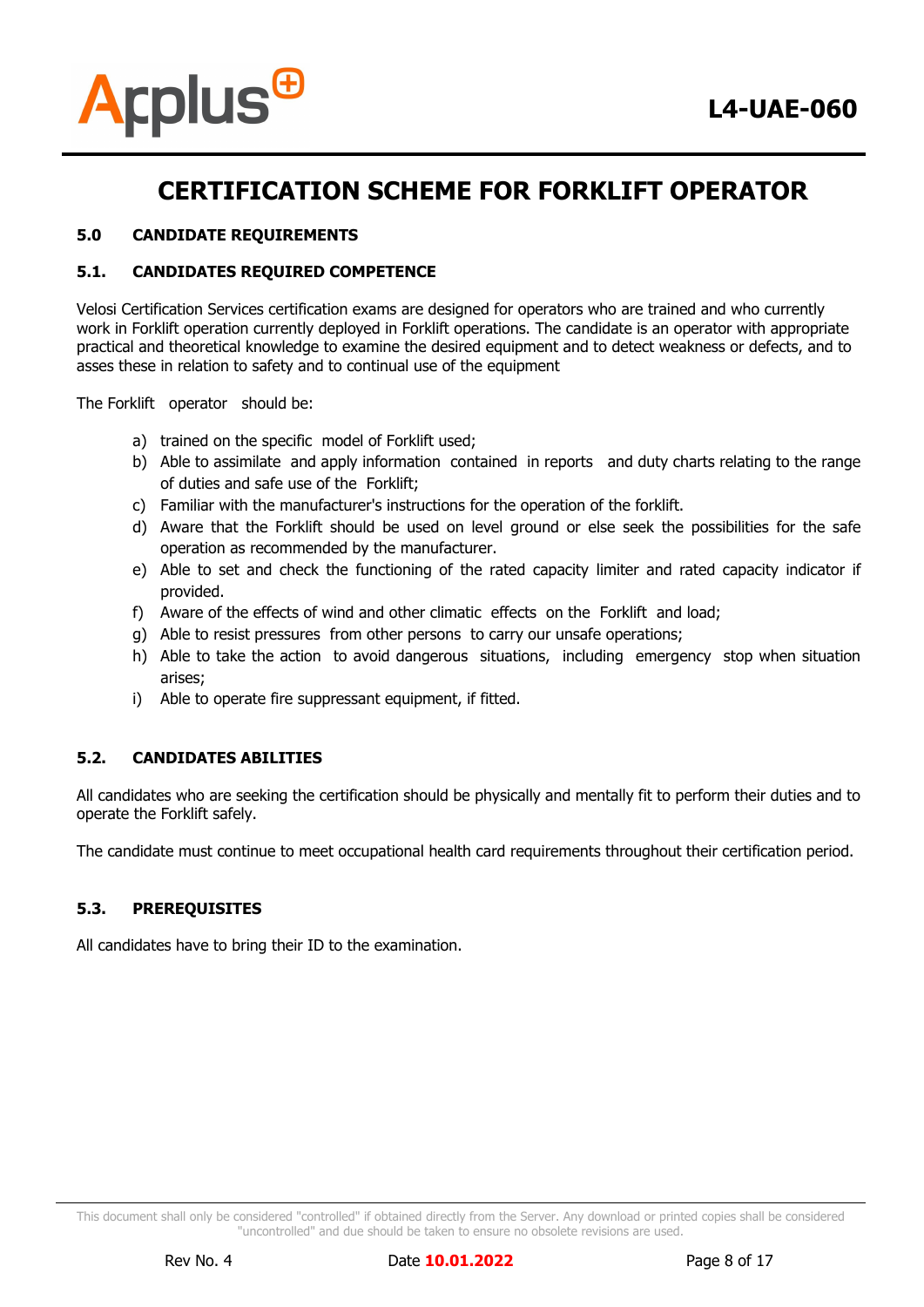

#### **6.0 CODE OF CONDUCT**

#### **6.1. CODE OF ETHICS FOR CERTIFIED FORKLIFT OPERATOR**

Certified Forklift operator must comply with Code of Ethics during his certification, set as below:

- a) Free of bias with regard to religion, ethnicity, gender, age, national origin and disability.
- b) To place the safety and welfare of workers associated with the lifting operation above all other consideration
- c) To protect nearby general public property and the environment.
- d) Make management aware if he has safely concerns relating to the lifting operations that he is performing.
- e) Not knowingly violate safety-related regulations, warnings, or instructions set forth by the authority, recognized safety standards, the lifting equipment manufacturer, or relevant department.
- f) Not misrepresent or knowingly deceive others concerning the experience or the capabilities of himself or the Forklift he is operating
- g) Not misrepresent or misuse his certification card, both of which are the property; and understand that he must return the card to the issuing authority immediately if required to do so.

#### **6.2. SUBSTANCE ABUSE POLICY**

It is the policy of the department that Forklift operators shall not use prescribed or over the counter substances that would impair their ability to operate Forklifts safely. This includes illegal drugs, controlled substances (including trace amounts), look-alike drugs, designer drugs, or any other substance that may have an effect on the human body of being a narcotic, depressant, stimulant, or hallucinogen.

An exception to this rule is that an operator may use such a substance or drug if it is prescribed by a licensed medical practitioner who is familiar with the operator's medical history and all assigned duties, and who has advised the operator the prescribed substance will not adversely affect the operator's ability to operate a Forklift safely. It is the responsibility of the certifying organization to have the candidate understands the Code of Ethics and the Substance Abuse Policy

#### **7.0 CERTIFICATION REQUIREMENTS OF FORKLIFT OPERATOR**

#### **7.1. Criteria for Initial Certification and Recertification Process**

#### **7.1.1. Submission of Application**

- a) Candidate-must complete and sign the Candidate Registration Form, which includes an affidavit that a medical professional has found him physically qualified to carry out the objective of the Technical requirements according to the relevant standard and must be aged over 21.
- b) .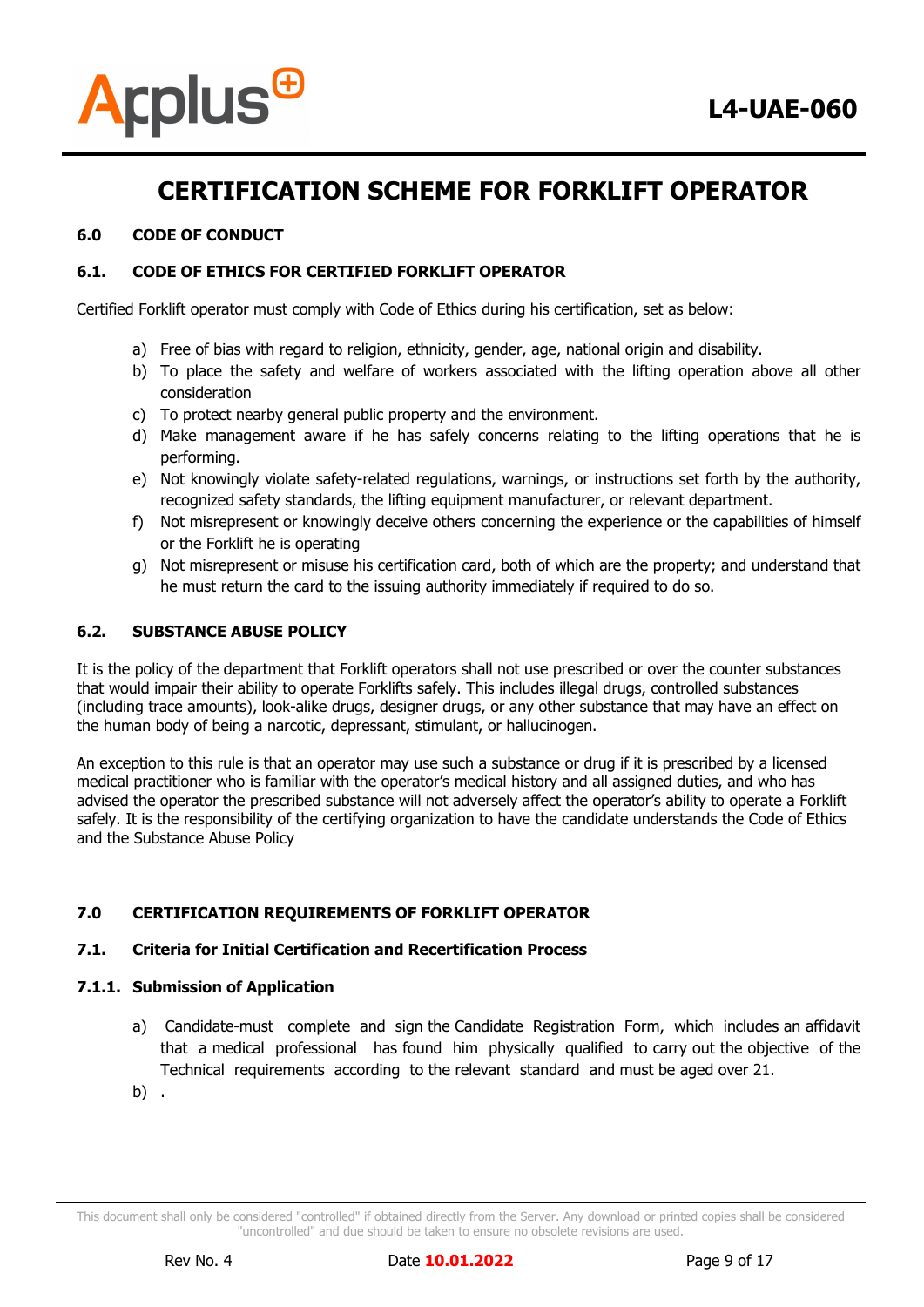

- c) The applicant is required to submit the application form attached with the following
	- Passport copy with Valid residence visa copy Labour card copy for proof of identification
	- Driving license copy
	- Color photograph (not older than six months)
	- Proof of training (if relevant), copy of your previous certificate,
	- Evidence of working experience

#### **7.2. Assessment Methods for Initial Certification and Recertification**

- a) The Forklift operator assessment methods will consist of two stages:
	- Written Examination
	- Practical Examination
- b) All candidates must register and take both examinations
- c) Candidate must pass both examinations, Written and Practical, and comply with all requirements to be certified.

#### **7.2.1. Written Examination**

- a) The written assessment has multiple-choice questions in line with EIAC's Accreditation Centre's requirements and recommendations as well as the scheme of certification processes.
- b) The written assessment will NOT be Open Material Exam Booklet.
- c) Written assessment will be taken as paper/pen tests,

#### **7.2.2. Practical Examination**

- a) Practical Assessment will be for all Forklift types and the operator will take practical assessment as per the desired equipment.
- b) Practical scoring: The Examiner's task is primarily to record the performance of the candidate. Scoring criteria is marked in the practical assessment form.
- c) Practical assessment will be taken as per the guidelines given in the practical outline L5-UAE-077e.
- d) The Velosi Certification Services Examiner will conduct the Test at the client site, Layout for the required model of Forklift used for practical assessment and the examiners will ensure that the assessment process remains standardized for all candidates, wherever and whenever they may conduct the test.
- e) The Forklift Operator Practical Assessment demonstrates Forklift operation proficiency.
- f) The practical test is structured in such a way, that it enables the operator to demonstrate safe and controlled operation in all circumstances, that regardless of prior knowledge of the Forklift he carries out pre start up checks.
- g) That the setup and pre lift checks are done (ground conditions, local hazards, weather etc.),
- h) That he follows signals correctly and does not pre-empt or assume actions or direction to be taken.
- i) That he can estimate heights of surrounding structures relative to his Forklift.
- j) Has good load control.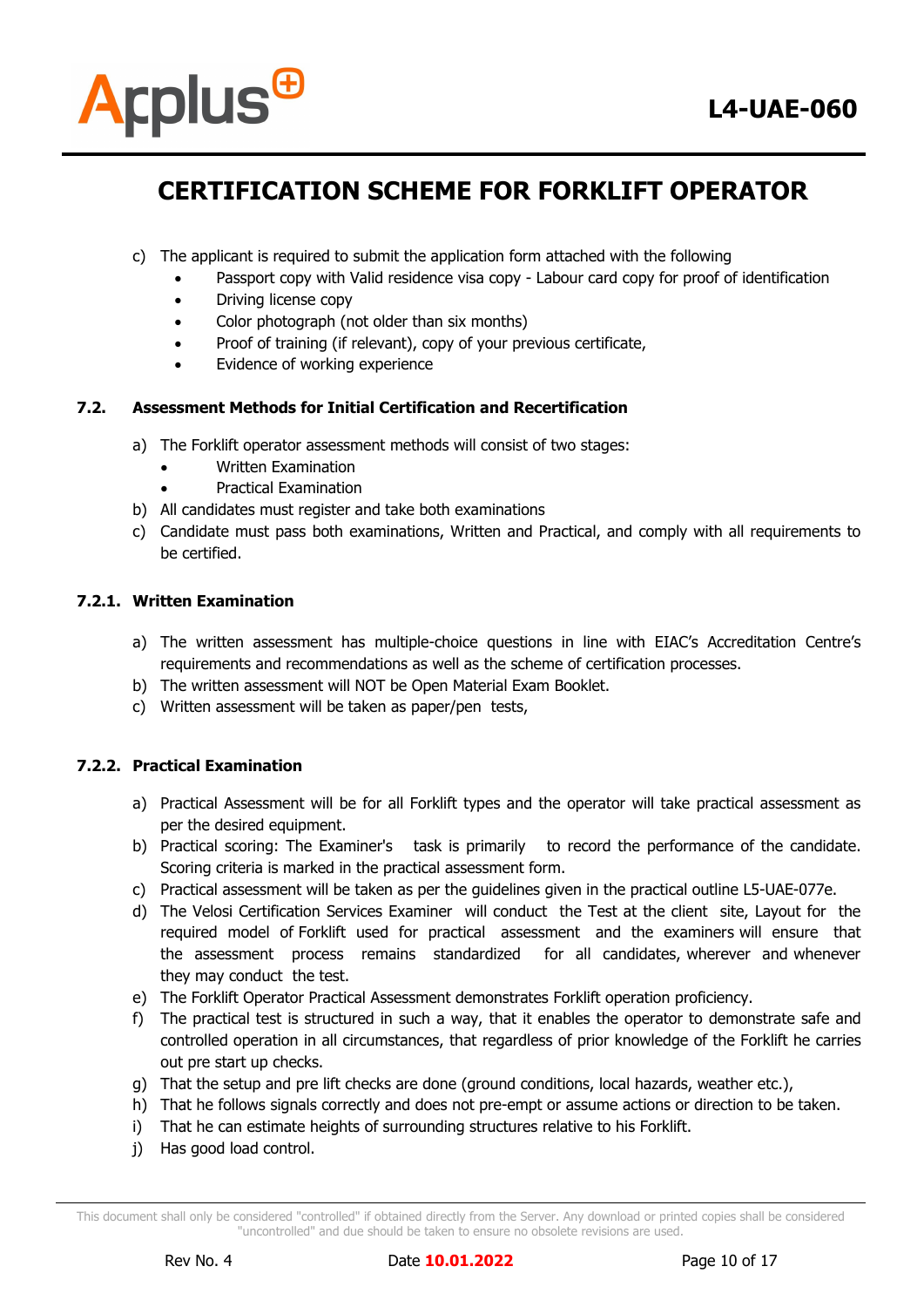

#### **7.3. Time of Examination and Order**

- a) Candidates may take their written and practical examination in any order
- b) In the normal cases, the examination time will be as following:
	- Written Examination: 1 hour
	- Practical Examination: as guided in practical outline L5-UAE-77e
- c) In other cases, Time examination maybe extended by the examiner based on other variables and/or language barriers.

#### **7.4. Test Scoring Information**

- a) Velosi Certification Services Written Examinations and Practical are criterion referenced examinations; i.e. the passing score is set beforehand, and candidate performance on the examination is not compared to the performance of others taking the examination. In a criterion referenced: examination, a candidate must obtain a score equal to or higher than a predetermined passing score to pass the-test,
- b) Velosi Certification Services has prepared for every exam three types for the Written Examination, these types has the same questions with same options of answers but different from each other in the order of the questions and the order of options of answers;
- c) Velosi Certification Services will take full responsibility to fairly score the candidate Exam papers.
- d) A candidate must pass both Written and Practical Examination to be certified for a one Year Period and his score should not less than 80%in written and 75% in practical examinations.
- e) The examination results for written and practical will be recorded in the Certification decision note by the certification scheme manager after review.

#### **7.5. Post Test Procedure**

Once the candidate have completed the Examinations:

- a) Examiner is not permitted to review candidate's score sheet or discuss his performance on the test.
- b) Examiner may discuss the question answers after the collecting of the candidate exam papers.
- c) Examiner will evaluate and record the performance of candidate on the exam papers.

#### **7.6. Decision on Certification**

- a) The Examiner will submit all the candidate exam records and other relevant documents to the certification of person management to take a decision and record the exam scoring on the certification assessment application form.
- b) The decision on certification of a candidate will be made solely by Velosi Certification Services on the basis of the information gathered during the certification process. Personnel who make the decision on certification will not have participated in the examination of the candidate
- c) Decisions for granting, maintaining, recertifying, extending, reducing, suspending or withdrawing certification will be done by Velosi Certification Services and shall not be outsourced.

This document shall only be considered "controlled" if obtained directly from the Server. Any download or printed copies shall be considered "uncontrolled" and due should be taken to ensure no obsolete revisions are used.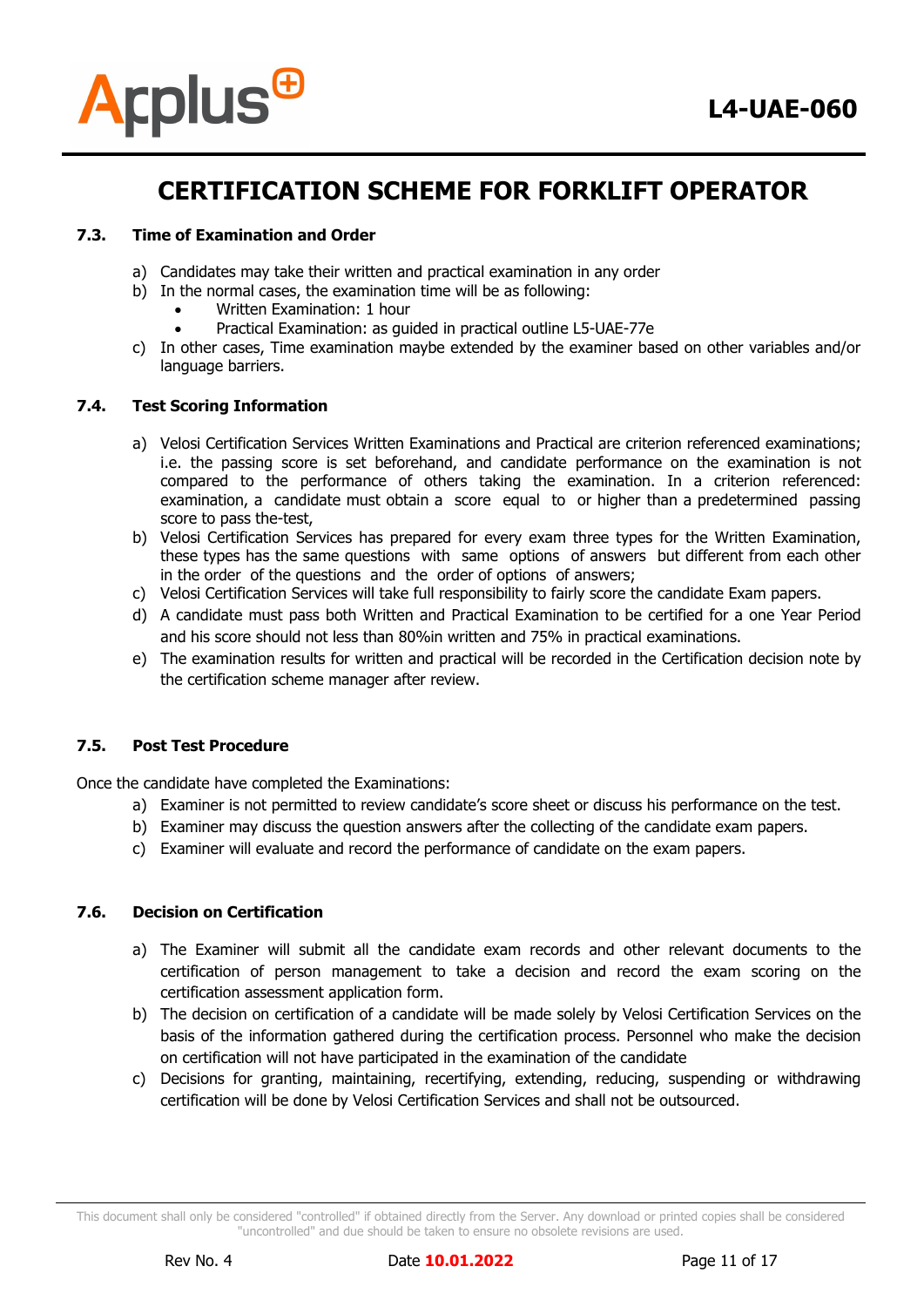

#### **7.7. Issuing Competence Certificate**

- a) Competency certificate will be Issued by Velosi Certification Services and signed, by the authorized signatory.
- b) Certificate shall include at least but not limited to the photo of the certified individual, unique identification No. for tracking, machine type that the individual certified to operate, issue date and validity in addition to as required, by the ISO 17024 standard.
- c) If the applicant does not meet the requirements for certification; an Assessment Report shall be prepared immediately after exhausting the appeal procedures to say that the candidate not yet competent enough.

#### **7.7.1. Candidate Certificate & ID Card**

- a) Prior to beginning the examination, the Examiner must ask a candidate for photo identification, such as a driver's license.
- b) Certified operators will receive a certificate and laminated-photo id card at no cost when they certify for the first time and when they complete the requirements far, recertification. Note: This ID CARD is not a driving License

#### **7.7.2. Validation of the Certificate**

a) If the operator becomes certified in Forklift Safety Operation by taking the appropriate written and practical exams, the candidate is certified for one year certification period.

#### **7.8. Combining certification requirements**

#### **7.8.1. Written**

- a) Core exam maybe administered separately if the candidate would like to take more than one specialty
- b) Core and specialty exams maybe administered separately or combined if the candidate would like to take only one specialty.

#### **7.8.2. Practical**

- a) Once a practical examination starts for any certification area, it shall be finished prior starting other practical examination in other areas.
- b) Examiners are not allowed to combine the performance requirement of different specialties into one specialty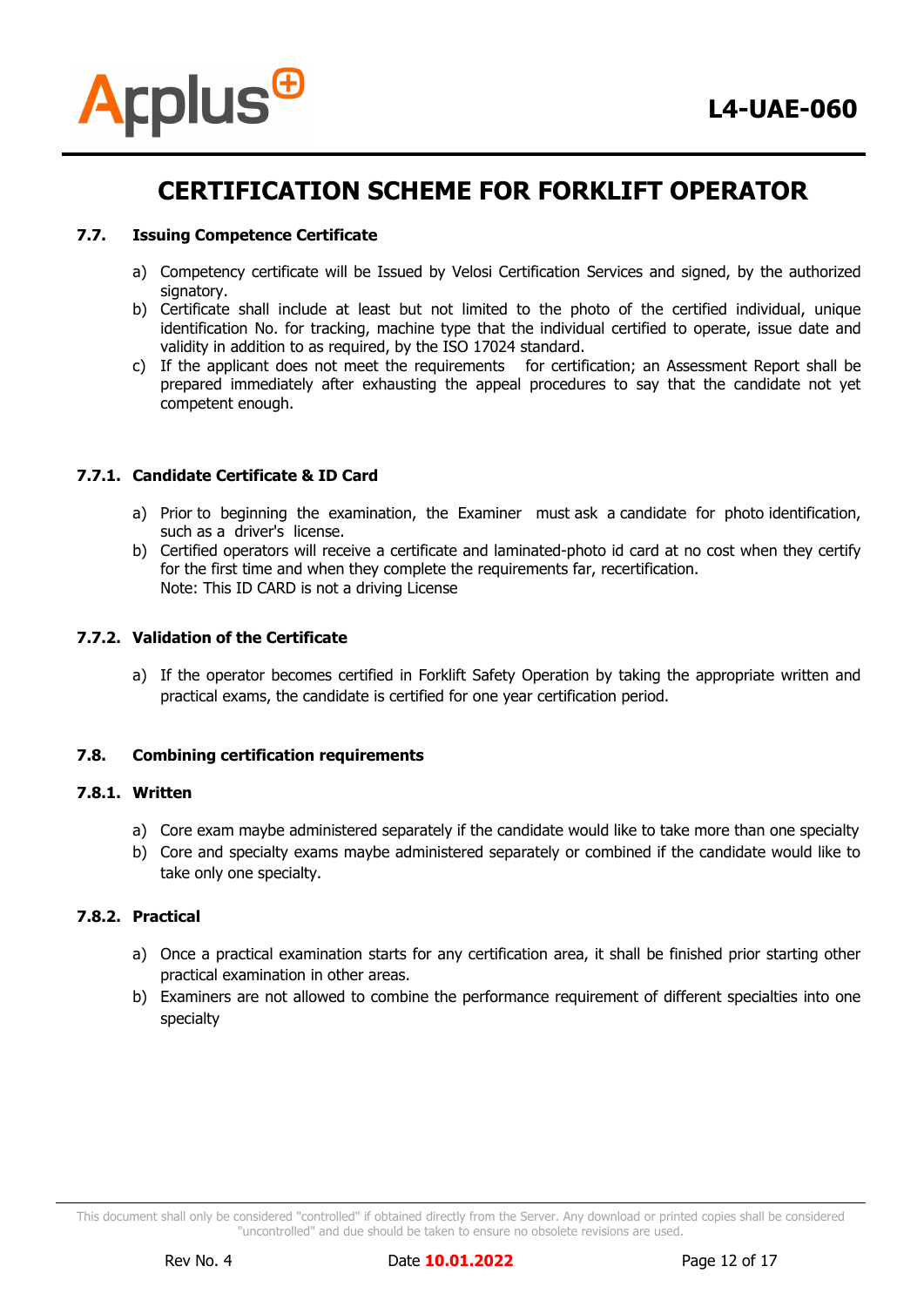

#### **7.9. Unsafe Act**

- a) If at any time during the pre-Test period or during the test, candidates commit an unsafe act, examiners must disqualify candidates from continuing with the test if any of the unsafe acts present include but are not limited to the following:
	- Uncontrolled or reckless operation
	- Failure to respond to a stop signal
	- Contracting an obstruction with the Forklift or test weight
	- Any action that could endanger personnel or equipment at the test site.
- b) The examiner has the authority to stop the test at any time for reasons of safety. Examiners are responsible for informing Public Health and Safety Department in that case by either e-mails, letter or fax, records will be kept
- c) If the candidate is disqualified due to an unsafe act, the case will be reviewed by the relevant authority, and candidate will be notified with the department decision of the eligibility for rescheduling the practical exam or otherwise.

#### **7.10. Weather Conditions and Equipment Problems**

- a) The examiner must use an anemometer to check the wind speed and then will record the weather conditions on the examination sheet.
- b) The examiner has the responsibility to determine if the weather conditions or equipment problems are such that a test needs to be suspended.
- c) If the test is interrupted due to weather conditions or equipment problems, the procedures for restarting is as follows:
	- Candidate will resume the test at the beginning of the task he was performing at the time of interruption.
	- If candidate resume the test on a different machine, he may start the entire test over from the beginning.
	- If the testing is delayed to a different day, the test will be restarted from the beginning.

#### **7.11. Criteria for Re-Certification Process**

#### **7.11.1.Recertification Requirements**

- a) Certification is valid for one year. Recertification candidates must complete all recertification requirements prior to their certification's expiration date. This includes:
	- Passing the Recertification Written Examination(s)
	- Continuing to meet Occupational Health card requirements
	- Having valid driving license from the relevant authority where applicable,
	- Compliance with Substance Abuse Policy
	- Compliance with the Code of conduct and Ethics
	- Compliance with Velosi Certification Services Examination Policy
- b) Recertification candidates who must take both practical and written exams, however, must do so before their certification expires,
- c) Recertification candidates may take their Recertification Written and practical Examinations up to one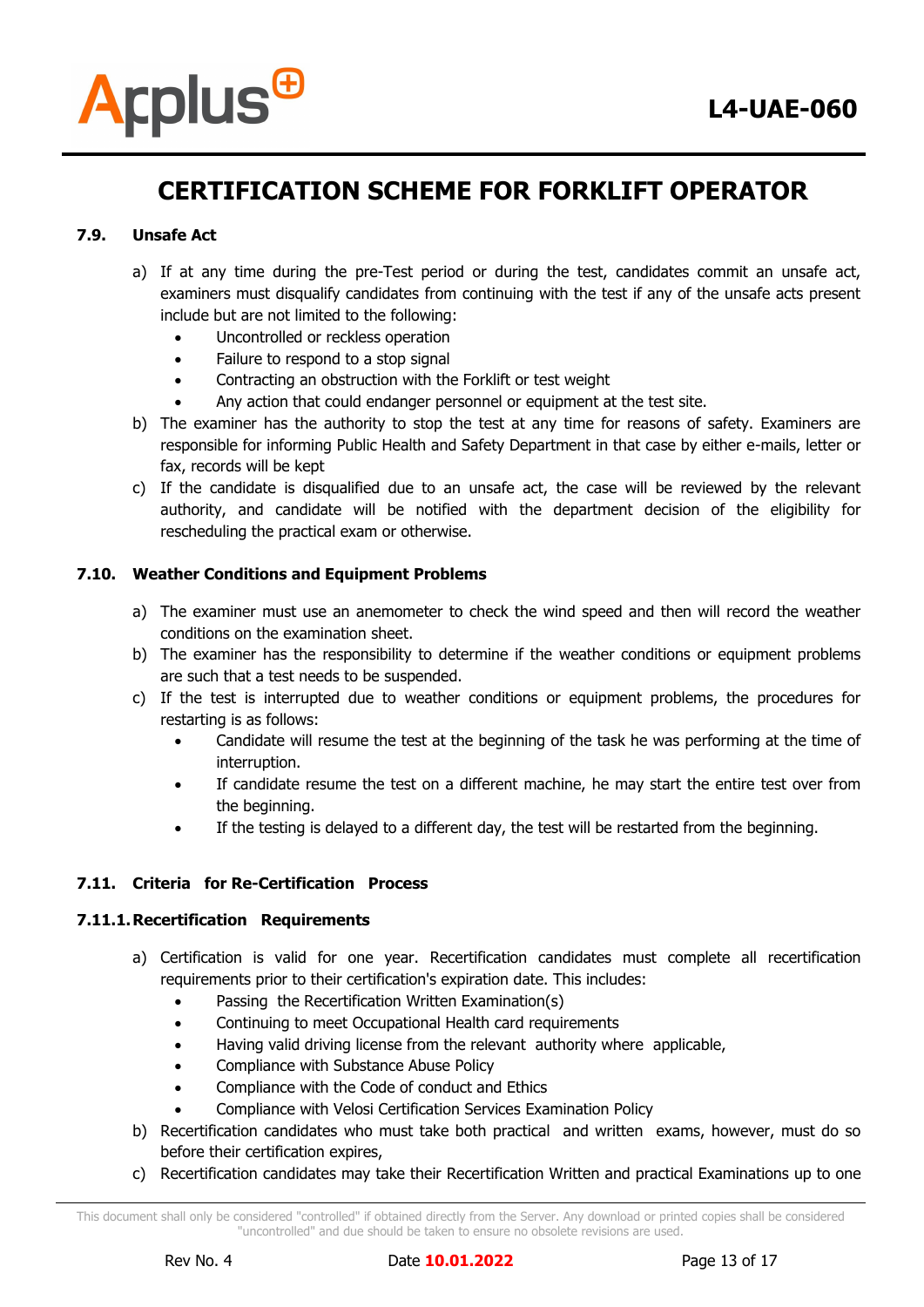

month prior to their certification's date of expiration. Regardless of the date of the Recertification Examination, the new one-year certification period begins from the date of expiration of the candidate's initial certification.

#### **7.12. Re-Sit Examination for Initial Examination and Re-examination**

Normally, the candidate must pass both written and practical examination to be competent but if:

- a) If the candidate have passed the written examination and he failed in the practical or vice versa then, re-sit examination will be conducted
- b) The re-sit examination will be scheduled with Velosi Certification Services certification department
- c) The fee of the re-sit examination will be 50% of the original certification fee.
- d) If the candidate fails in either one or both written or practical exam twice ( twice in a row) will not take any further assessment until he undertakes a relevant training. Failed candidate shall attend the re-exam within one month.

#### **7.13. Training Requirement**

Candidates who fail in either one or both written or practical exam twice (Twice in a row) will not take any further assessment until they undertake a relevant training.

The training shall cover both theoretical and practical training and having minimum duration for one day, but not exceeding three days.

#### **7.14. Certification & Recertification & Re-Test Fees**

#### **7.14.1.Certification & Re-Certification Fees**

a) Fees charged by Velosi shall be for the Certification Services and not for the sake of issuing a Certificate,

#### **7.14.2.Retest Written & Practical Exam Fees of initial and recertification process:**

- a) The candidate has one chance to re-sit the written or/and practical exam with cost of 50% of Certification Fees/ Exam,
- b) Candidate who fails in either one or both written or practical exam twice (two times in roll) shall not undertake-any further assessment until undertakes a relevant training.

This document shall only be considered "controlled" if obtained directly from the Server. Any download or printed copies shall be considered "uncontrolled" and due should be taken to ensure no obsolete revisions are used.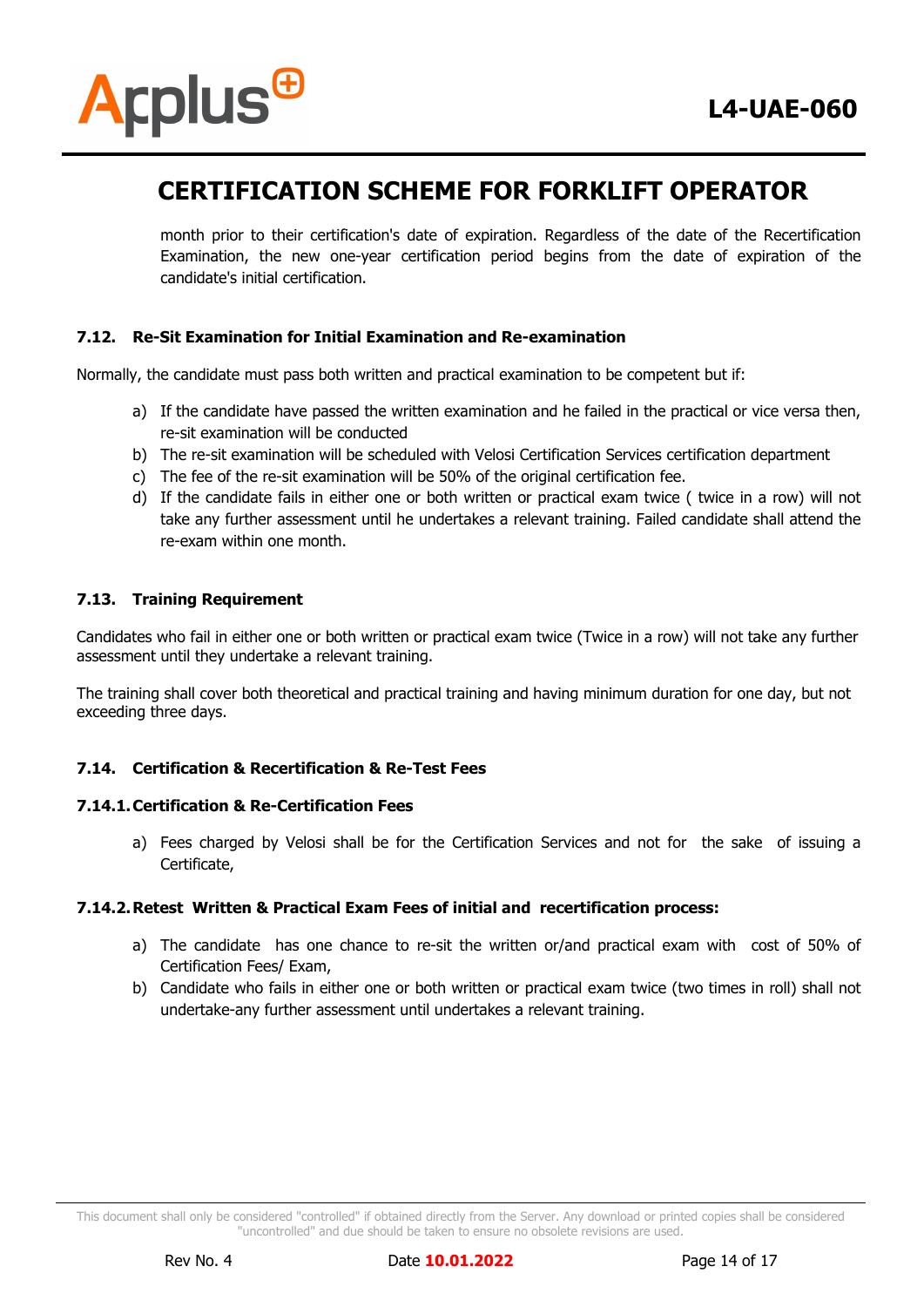

#### **7.14.3.Other Fees:**

a) Certified operators will receive a certificate and laminated photo ID card at .no cost when they certify for the first time and when they complete the requirements for recertification, An additional payment will be charged if a candidate needs a replacement certification card.

#### **7.15. Rescheduling & Cancellations by the Candidate**

- a) Should a candidate be unable to sit for the examination after his registration, Velosi Certification Services must receive notification in writing no later than Two Working Days prior to the examination date. Candidate fees will be returned back, unless he wants to reschedule other one.
- b) Candidate who wishes to reschedule his examination must notify Velosi Certification Services and submit the necessary documentation to Certification Administration Personnel by the deadline for the rescheduled test date.
- c) Candidates withdrawing or cancelling after the deadline of not sitting for the Exam, Velosi Certification Services will forfeit all application fees and those will NOT receive a refund if the withdrawing or cancelling is done without prior notification of two days before the deadline or if this cancelation is done by the certification scheme committee as results of revocation,

#### **7.15.1.Emergency Cancellations of Assessment**

- a) In case the client or candidate has an emergency, Situation, only the following situationswill be accepted as grounds for emergency cancellations or withdrawals:
	- Candidate illness supporting documentation required: doctor's note
	- Family death supporting documentation required: death certificate or obituary notice
	- Requests for medical or withdrawals are handled Velosi Certification Services upon submission of a Letter describing the situation. Full name, address and ID number must be included along with the scheduled test date, site number and supporting documentation indicated above.

#### **7.16. Surveillance Methods and Criteria (if applicable)**

Since the certification period cycle is one year so the surveillance methods is not applicable unless is requested by the client, at that time the criteria of initial certification process will apply.

#### **7.17. Suspending, Withdrawing or Reducing the Scope of Certification by Velosi Certification Services**

- a) Velosi Certification Services has its policy and documented procedure for suspension or withdrawal of the certification, or reduction of the scope of certification.
- b) Failure to resolve the issues that have resulted in the suspension, in a time established by Velosi Certification Services shall result in withdrawal of the certification or reduction of the scope of certification,

This document shall only be considered "controlled" if obtained directly from the Server. Any download or printed copies shall be considered "uncontrolled" and due should be taken to ensure no obsolete revisions are used.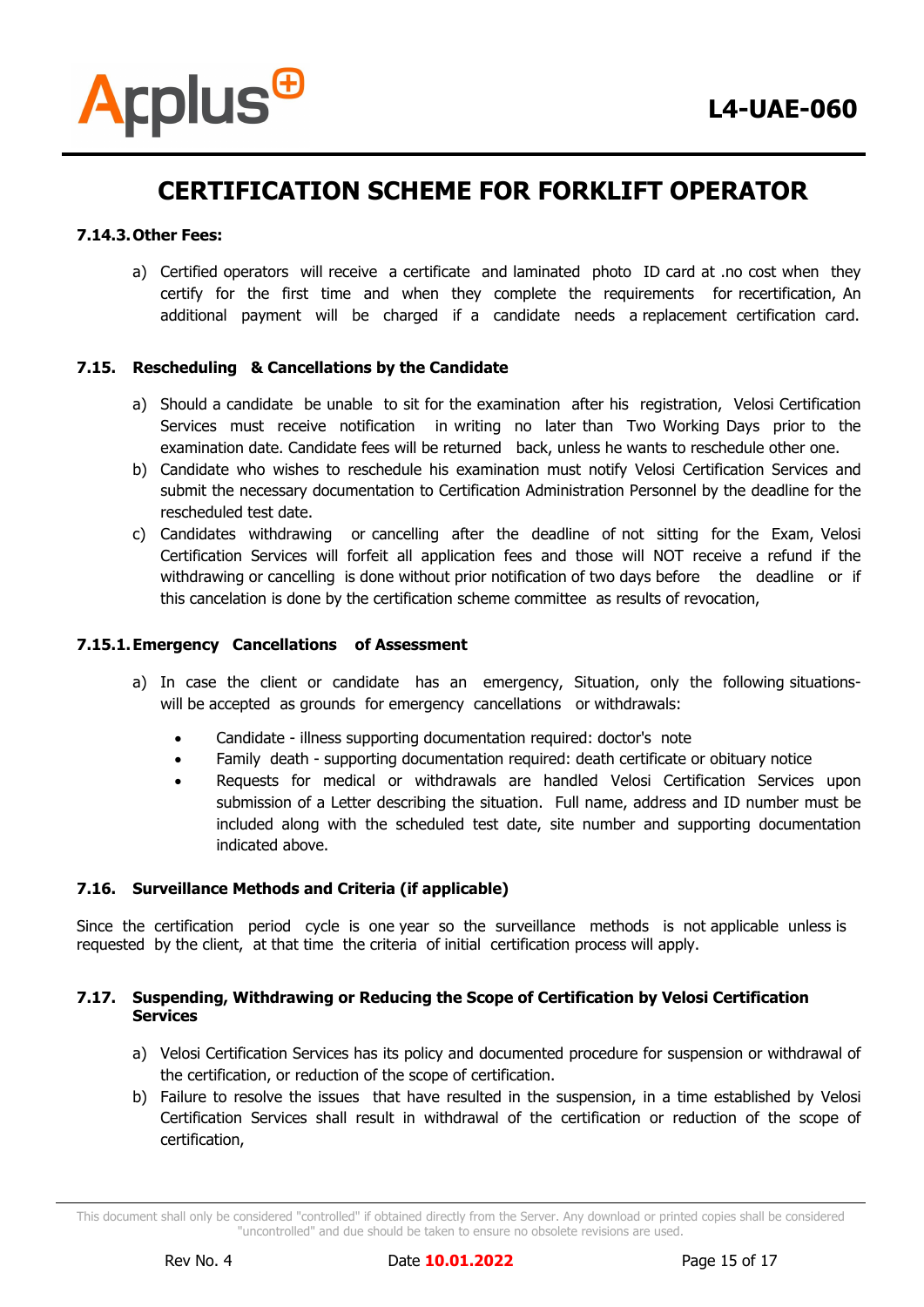

- c) Velosi Certification Services shall have enforceable arrangements with the certified person to ensure that, in the event of suspension of certification, the certified person refrains from further promotion of the certification while it is suspended.
- d) Velosi Certification Services shall have enforceable arrangements with the certified person to ensure that, in the event of withdrawal of certification, the certified person refrains from use of all references to a certified status.

#### **7.18. Revocation of Certification Process**

- a) Filing for-revocation are based on the following:
	- Any misrepresentation or fabrication of documents submitted to Velosi Certification Services in regards to the Operation Certification Scheme,
	- Lack/expiration of a physical examination and or failed substance abuse test, as required in the Operation Certification Scheme,
	- Any documented recordable forklift accident, incidents that is submitted to the Certification Scheme Committee where forklift operator error is determined to be the cause of the accident, incident
	- Certified operators are required to notify Velosi Certification Services of a documented, recordable forklift accident within 48 hours of the accident.
	- Failure to do so will result in revocation of certification without appeal.
	- Certified operators should submit the "Incident Report".
- b) Velosi Certification Services may, at its discretion, revoke or rescind certification if the Operator was not qualified to receive the certificate at the time it was issued; even if the certificate was issued as a result of a mistake on the part of Velosi Certification Services. It may also revoke or suspend certification or participation in the certification process if
	- The Operator fails to maintain moral, ethical or professional behaviour satisfactory to Velosi Certification Services or engages in misconduct that adversely affects professional competence or integrity;
	- The Operator made any material misstatement of fact or omission of fact to Velosi Certification Services in connection with application or to any third party concerning the Operator's certification status; or

#### **7.19. Candidates Requesting Testing Accommodations:**

- a) Arrangements for persons with special needs will be provided upon request if these needs will not prevent the certified persons to fulfil the requirements of Forklift operation.
- b) Professional documentation in support of a request for accommodation must be submitted to Velosi Certification Services no later than one week-prior to the scheduled test date.

This document shall only be considered "controlled" if obtained directly from the Server. Any download or printed copies shall be considered "uncontrolled" and due should be taken to ensure no obsolete revisions are used.